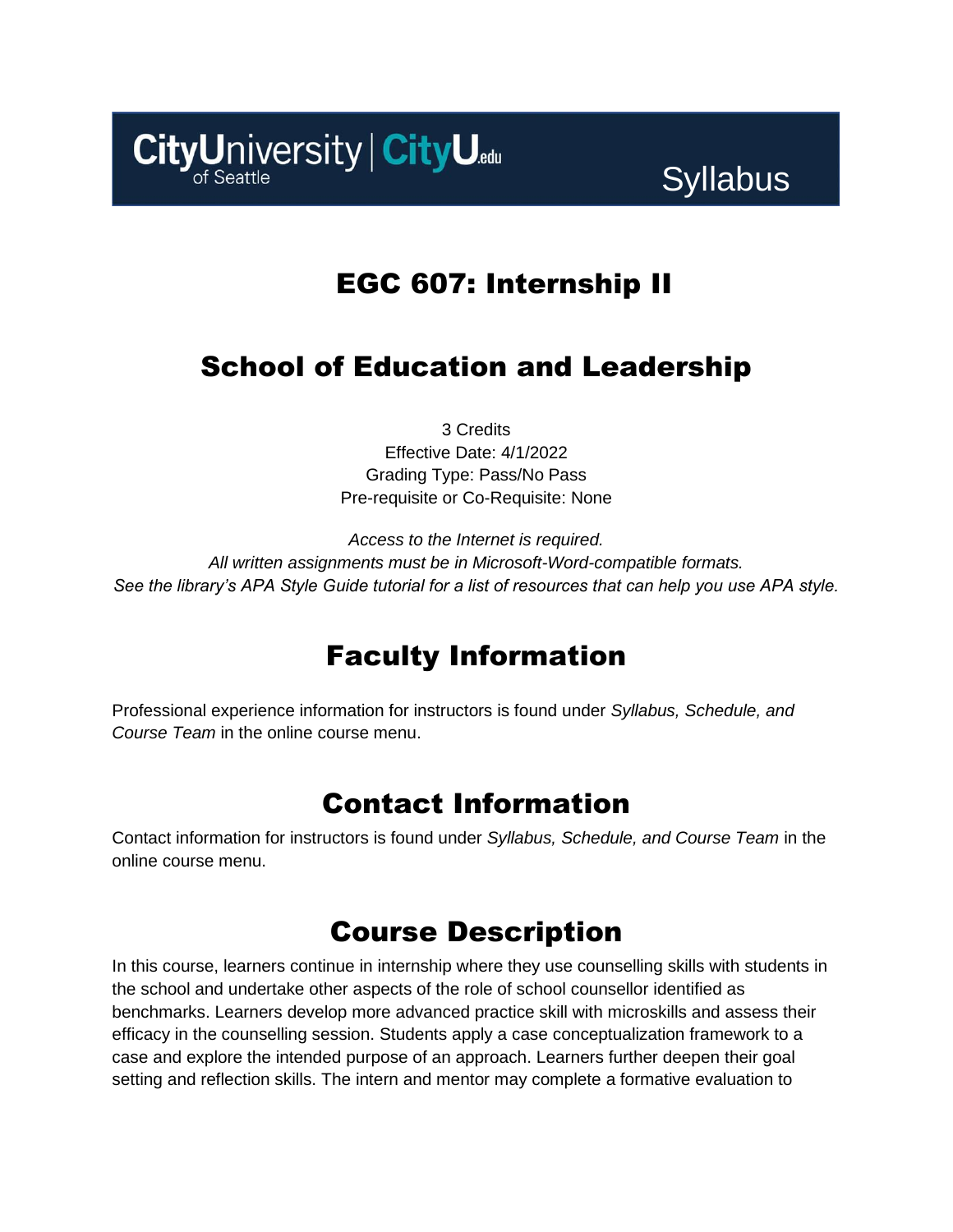assess the intern's progress in applying the fundamental skills, knowledge and ethics required in the role and to identify new learning goals and tasks.

## Course Resources

Required and recommended resources to complete coursework and assignments are found on the course [Reading List.](https://cityu.alma.exlibrisgroup.com/leganto/login?auth=SAML) Access is provided through the *Reading List* link in your online course as well as from the library homepage ("Find Your Reading List" button).

**Note**: Required resources that must be purchased by the student are tagged "Purchase from a vendor of your choosing." Required resources with a direct link, "Available through CityU Library", are available electronically at no cost to students.

Students in Canada may purchase course resources from the [Canada Bookstore,](https://www.cityubookstore.ca/index.asp) and students outside the U.S. and Canada should contact their advisor or textbook coordinator for additional information.

# Course Outcomes

This course will prepare students to:

- Identify and demonstrate advancing ability in the use of microskills, their effect on the client in practice counselling sessions, and the application of theory to practice
- Demonstrate integrity and follow ethical standards
- Establish a therapeutic alliance
- Apply a case conceptualization framework to cases
- Critically explore and describe one's thinking, beliefs, emotions, values, and behaviours at an intermediate level (reflection) and the purpose of one's interaction/ approach in the use of skills or a case
- Assess strategies for skill and knowledge development
- Apply a reflective process
- Apply theory to practice
- Demonstrate professional collaborative practices in work with instructor, and follow policy and practice related to internship requirements

# Core Concepts, Knowledge, and Skills

#### **These skills and practices are identified in the formative evaluation.**

- Demonstrate an openness to understanding and respect for others' perspectives
- Develop awareness of own defensiveness
- Demonstrate awareness of the impact of one's behaviour on others
- Able to identify safety concerns (mental health)
- Maintain sufficient level of personal wellness/ seeks support or step away as needed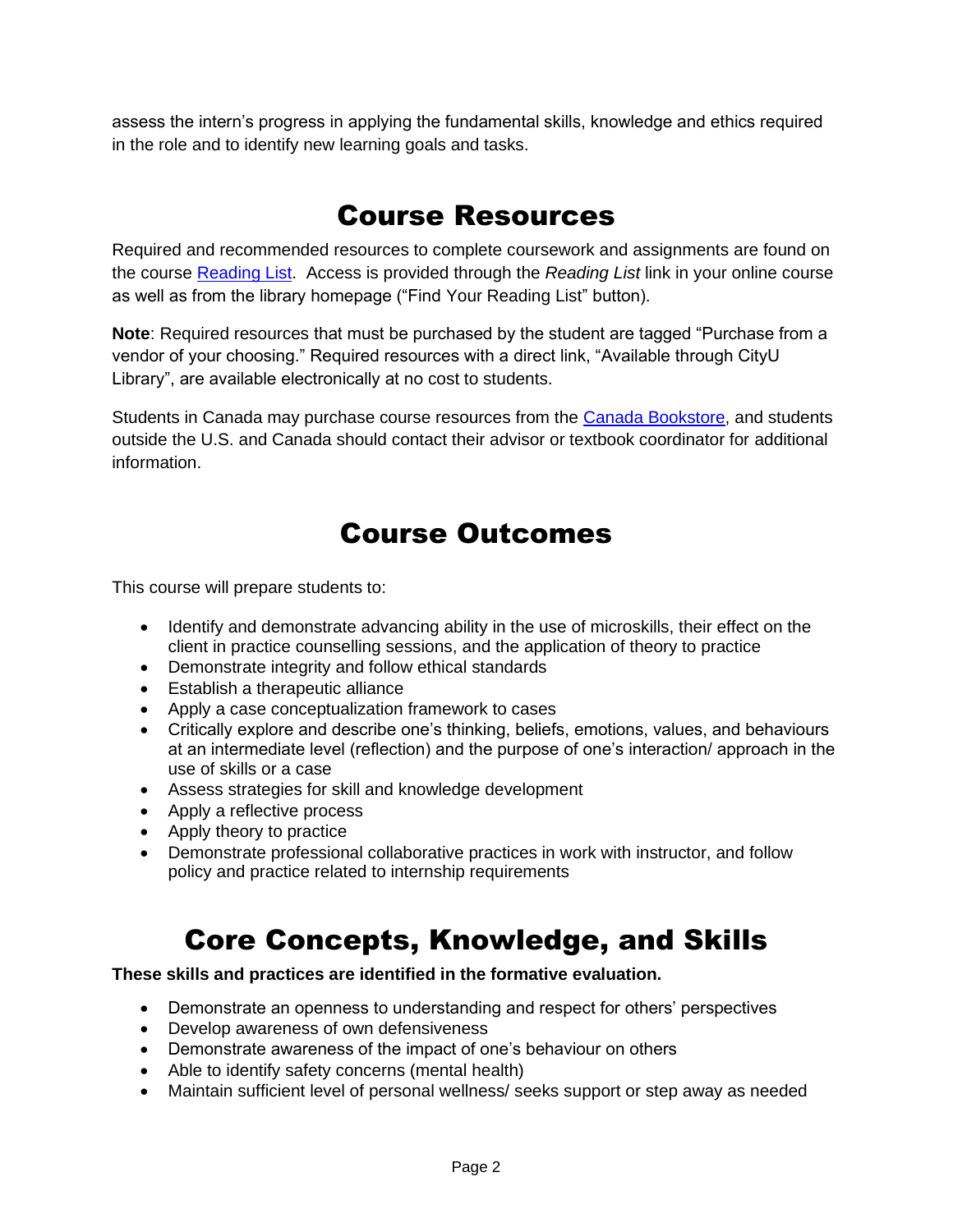- Demonstrate awareness of the impact of one's wellness on their capacity to perform in school counselling role
- Able to collaborate with members of the school and broader community in practical ways
- Able to facilitate agreement on goals, tasks, and integrate diverse perspectives in interdisciplinary teams and with clients
- Consult with other school counsellors or others to identify appropriate external resources

# Grading Scale

The grades earned for the course will be calculated using City University of Seattle's decimal grading system, found in the current University Catalog [\(https://www.cityu.edu/catalog/\)](https://www.cityu.edu/catalog/).

# Course Assignments and Grading

| <b>Overview of Required Assignments</b>                                | % of Final Grade |
|------------------------------------------------------------------------|------------------|
| Participation, Counselling and Case<br><b>Conceptualization Skills</b> | <b>25%</b>       |
| <b>Internship Activities</b>                                           | <b>25%</b>       |
| Demonstration of Counselling Skills Assignment                         | 35%              |
| <b>SMART Goals Assignment</b>                                          | 15%              |
| TOTAL                                                                  | 100%             |

### Participation, Counselling and Case Conceptualization Skills *(25% of*

### *Final Grade)*

Class participation and counselling skills practice are an integral part of this course. Students develop their self-awareness regarding how their participation, including approach to collaboration, impacts learning opportunities for themselves as well as others. Ideal qualities of participation are described in the rubric.

During class time, students observe and review their own use of counselling microskills as well as other members of the seminar group. The main goals of this practice session are to be able to identify specific counselling skills, critically assess the use of skill in practice, and advancement in skill development.

Students practice applying elements of case conceptualization to a case.

*Learning Outcomes:*

- *Identify and demonstrate advancing ability in the use of microskills, their effect on the client in practice counselling sessions, the application of theory to practice*
- *Demonstrate integrity and follows ethical standards*
- *Establish a therapeutic alliance*
- *Apply a case conceptualization framework to cases*
- *Critically explore and describe one's thinking, beliefs, emotions, values, and behaviours at an intermediate level (reflection) and the purpose of one's interaction/ approach in the use of skills or a case*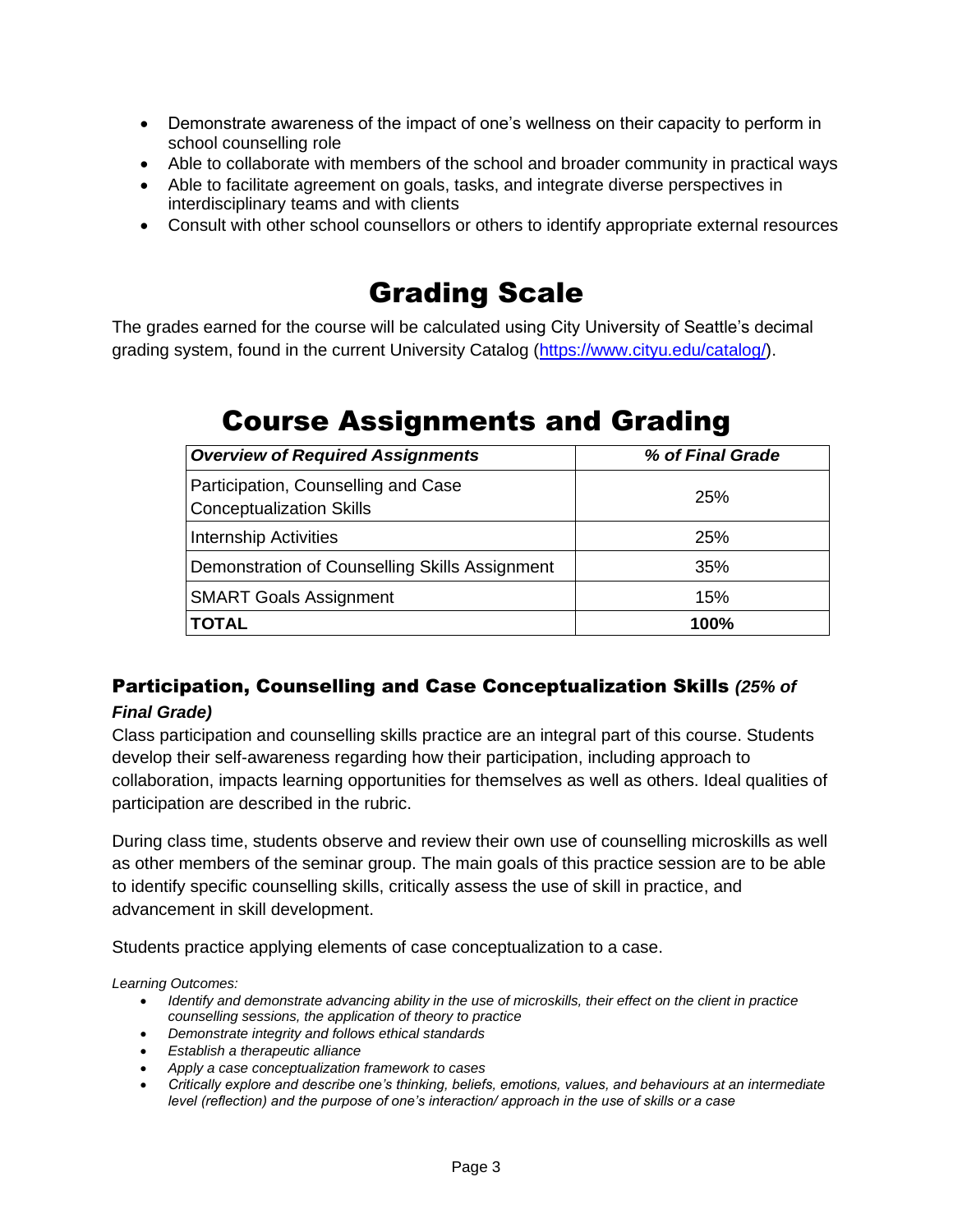#### • *Apply a reflective process*

| <b>Grading components</b>                     | % of Grade |
|-----------------------------------------------|------------|
| Participation                                 | 50%        |
| Counselling and Case Conceptualization Skills | 50%        |
| <b>TOTAL</b>                                  | 100%       |

### Internship Activities *(25% of Final Grade)*

Learners may continue with process of being oriented to the role of the school counsellor through interactions with and observations of practitioners in the field (Practicum) or may begin their role as School Counselling Intern (Internship), where they work directly with students.

Tasks include collaborative communication with the instructor, planning, undertaking practicum or internship activities (in the field), and completing a log form, and practicum or internship agreement as needed. Learners arrange a meeting with their internship instructor and mentor within a few weeks of starting the internship. In some cases, learners undertake a formative assessment with their mentor and instructor.

NOTE: Review the Internship Manual for additional policies and information about Internship processes.

### **Forms**

#### *Internship Agreement*

- For any new placement, students will organize an Internship Agreement (IA) signed by their school mentor, school principal and school district administrator/superintendent designate and CityU Internship Coordinator **before** commencing their field experience. CityU Instructors should be consulted in the process of setting up a placement, and must approve the Mentor. Save this IA to your personal shared online folder. Email the Internship Coordinator to request review and signature of the IA. Copy your Instructor on this email.
- Note that hours for internship will only be accepted for those students who have a fully signed internship agreement in place and if needed, professional liability insurance. **Failure to follow this protocol may result in suspension from internship.**

#### *Log Form*

Students complete and submit a log form at the end of the quarter. The form must be signed by a Mentor if the student has undertaken any clinical work in their placement. Scan and upload to the online folder to share with your instructor and CityU.

*Evaluation*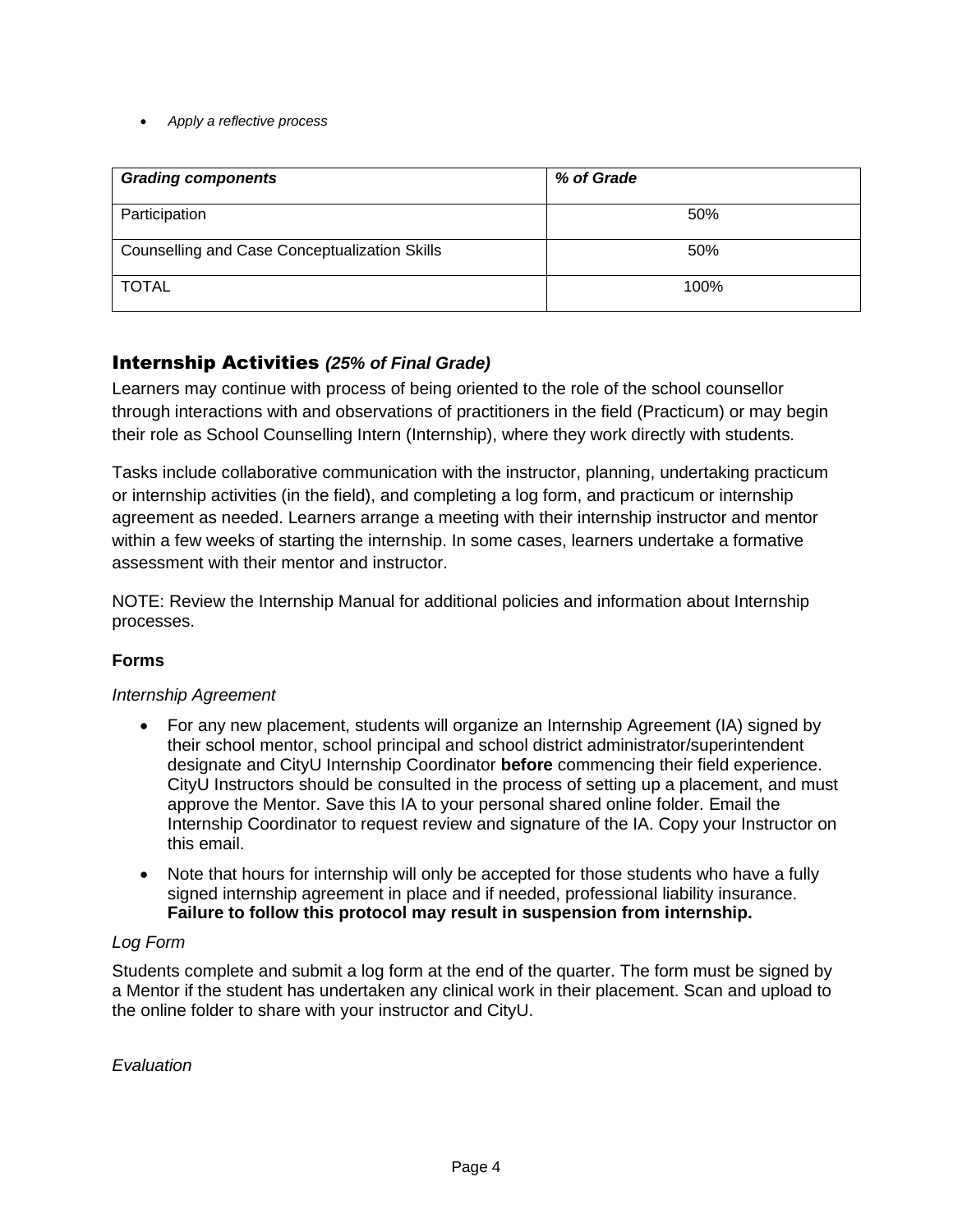Depending on the state of progress in Internship, students may complete a formal evaluation this quarter. See the evaluation documents in the Teams folder and speak with your Instructor to determine the timing of the evaluation.

This evaluation includes a site visit with the instructor and mentor to review and discuss progress. Findings from the evaluation inform ongoing learning goals and tasks. Work with instructor to ensure that signed copies of the evaluations are retained by the instructor.

*Learning Outcomes:*

• *Demonstrate professional collaborative practices in work with instructor, and follow policy and practice related to internship requirements*

| <b>Grading criteria</b>                                        | % of Grade |
|----------------------------------------------------------------|------------|
| Collaboration with instructor                                  | 30%        |
| Field experience                                               | 25%        |
| Log form, benchmarks form, internship agreement,<br>evaluation | 45%        |
| <b>TOTAL</b>                                                   | 100%       |

### Demonstration of Counselling Skills Assignment *(35% of Final Grade)*

This assignment supports the advancing development of the learner's counselling skills and competency. Further, it provides an additional basis for the instructor's assessment of the learner's counselling microskills and application of theory and ethics to practice.

#### RECORDING

Learners complete a 15 - 25 minute digital videorecording of a skills practice counselling session using microskills.

\*\***Interns must use a recording from outside of class time.\*\* Note that the intent of this session with the volunteer is that** *the volunteer feel heard and understood***. It may involve clarification of client goals. Any concerns you have for the volunteer client emerging from this practice session should be brought forward to your instructor for supervision/ consultation.**

If a student has consent to use a recording of their work with a student at your school (including permission from your mentor), they are welcome to use that. Otherwise, the volunteer must be an adult who has provided informed consent and may be a friend or family member. **See handout for additional information** about informed consent. Submit a copy of the signed informed consent for any volunteer who is not a member of the class.

#### **TRANSCRIPT**

Generate a transcript of the recorded session. (Students use Otter or the Dictate function in Word.) Edit the transcript to clarify the different speakers – use paragraph breaks. Check that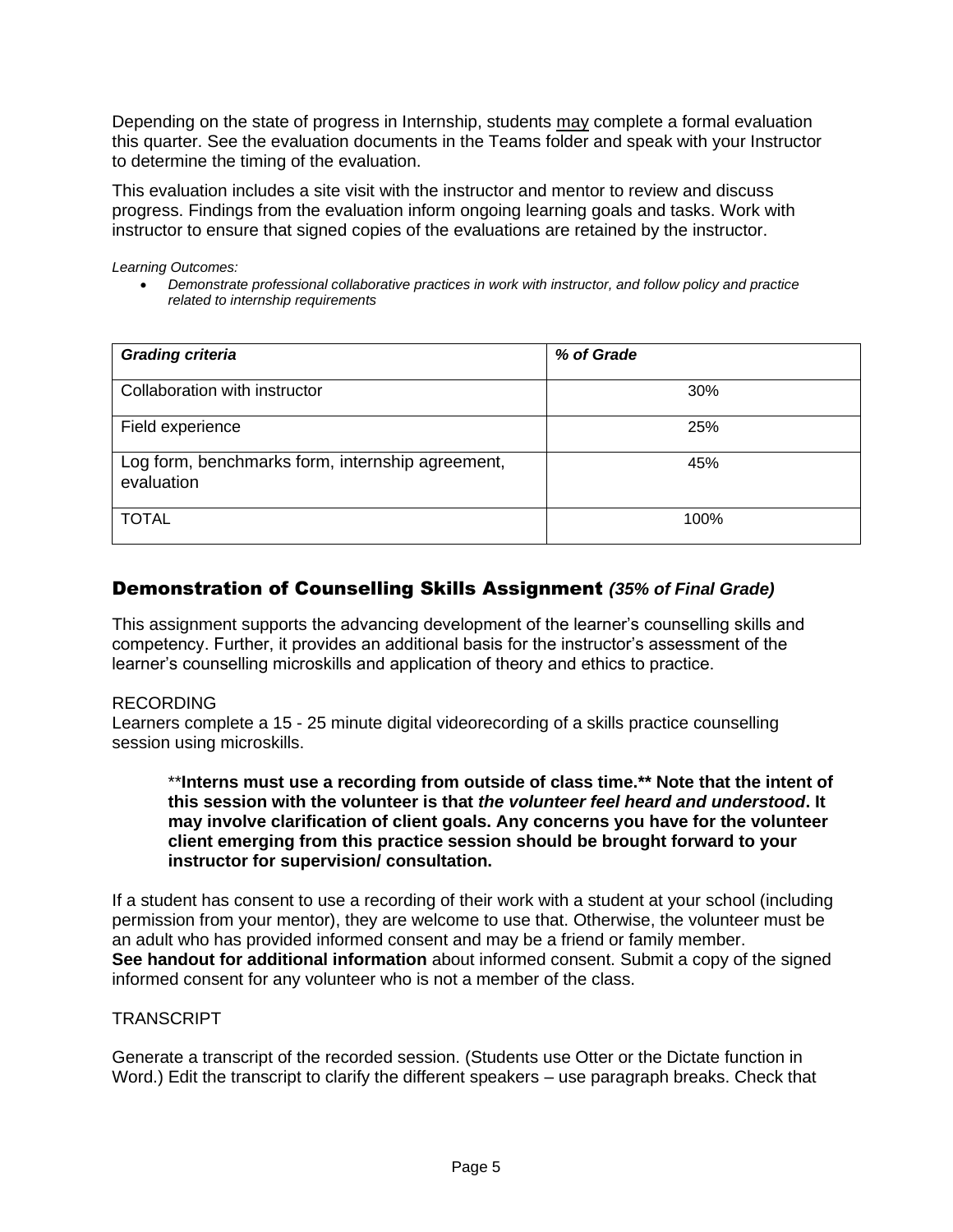the transcript is reasonably accurate. Submit the assignment in Word to allow the instructor to provide feedback directly on the transcript.

#### PAPER

Review and reflect on the following. Include each area of reflection in the paper.

- Note the use of microskills and identify a range of skills to reflect on. (Note the timing of the use of skill and identify it on the transcript to guide the instructor to that instance.) Listen to the client's response to your use of the skill. How did your use of the skill affect the client? Did it land as intended? How did it shape the outcome of the session?
- Identify 2 points in the session where you feel you had a clear intention or purpose. Think about the purpose and explain how it is theoretically informed (which theory or concepts supports this sort of strategy and purpose)?
- Notice the process of developing rapport and a therapeutic alliance. What do you observe? To what extent is there agreement on the focus of the session, and evidence of mutual respect and care?

Summarize these reflections in a short paper (1000 words) and submit to your instructor.

#### **Submit the recording, transcript, informed consent and paper** as instructed, for the instructor's review.

#### SPECIAL INSTRUCTIONS

- Use utmost care to ensure the privacy and confidentiality of this recording. Secure your AV recording device with a password or lock it in a cabinet. Erase the recording after receiving a grade for the course.
- The audio and visual quality of the recording must be satisfactory and enable easy review of the recording.
- The paper and transcript should be submitted in Word format to allow the instructor to edit the document and add comments.

*Learning Outcomes:*

- *Identify and demonstrate advancing ability in the use of microskills and their effect on the client in practice counselling sessions*
- *Demonstrate integrity and follow ethical standards*
- *Establish a therapeutic alliance*
- *Critically explore and describe one's thinking, beliefs, emotions, values, and behaviours at an intermediate level (reflection) and the purpose of one's interaction/ approach in the use of skills or a case*
- *Apply a reflective process*
- *Apply theory to practice*

| <b>Grading criteria</b>                                  | % of Grade |
|----------------------------------------------------------|------------|
| Recording - Use of skills                                | 25%        |
| Recording - Therapeutic relationship & ethical standards | 25%        |
| Paper - Identify and reflect on range of skills          | 40%        |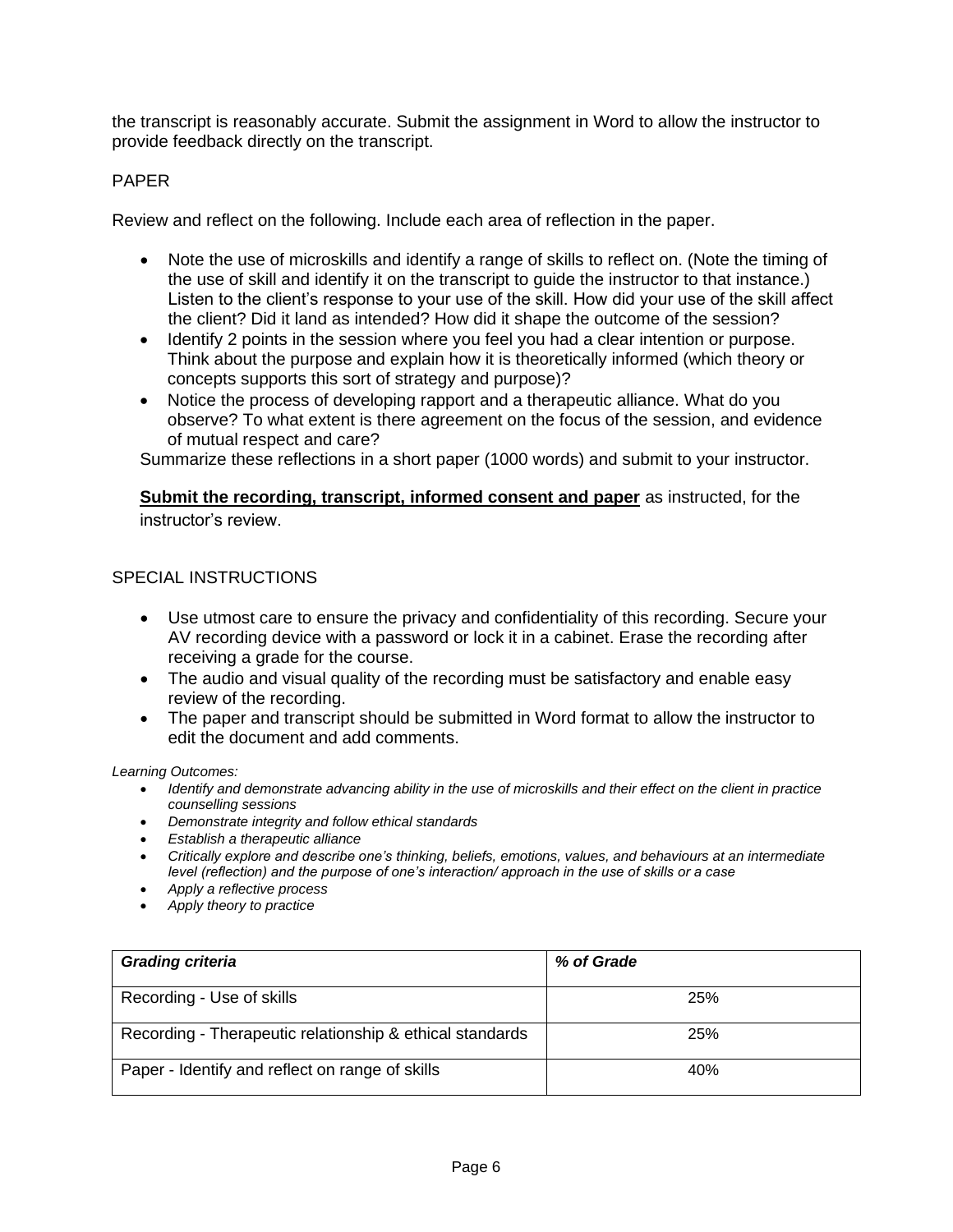| Academic standards | 10%  |
|--------------------|------|
| <b>TOTAL</b>       | 100% |

### SMART Goals Assignment *(15% of Final Grade)*

Learners articulate **two learning goals** to meet SMART criteria and share this document with their instructor and mentor. The formation of goals and objectives is a fundamental skill to counselling work and to supporting students' learning plans. For this assignment, goals should be informed by the School Counselling benchmarks, keeping in mind one's current stage of development in the role of school counselling intern. The two goals for this assignment are a sample of an informal, ongoing learning plan developed and revised throughout the program. As a repeated assignment throughout internship courses, students' proficiency with this skill should advance.

*Learning Outcomes:*

- *Assess strategies for skill and knowledge development*
- *Apply a reflective process*

| <b>Grading criteria</b> | % of Grade |
|-------------------------|------------|
| SMART criteria          | 55%        |
| Strategies              | 15%        |
| <b>Advancing Skill</b>  | 20%        |
| Academic standards      | 10%        |
| <b>TOTAL</b>            | 100%       |

## Course Policies

#### Declaration of Inclusion

**C**ityU Canada's Master of Education in School Counselling program honours human diversity in all its forms and is committed to the principle of universal human dignity. We respectfully acknowledge that we live and work on the unceded and traditional territory of the Coast Salish Nations of xʷməθkʷəỷəm (Musqueam), səİílwətaʔɬ (Tsleil-Waututh), and Sk̪wx̪wú7mesh ̓ (Squamish) people & many others whose histories, languages, & cultures continue to influence our vibrant community. We further acknowledge that our learning community is greatly enriched through the voices and perspectives of staff, faculty, and students from all intersections of society including LGBTQ+, BIPOC, and diversely-abled communities.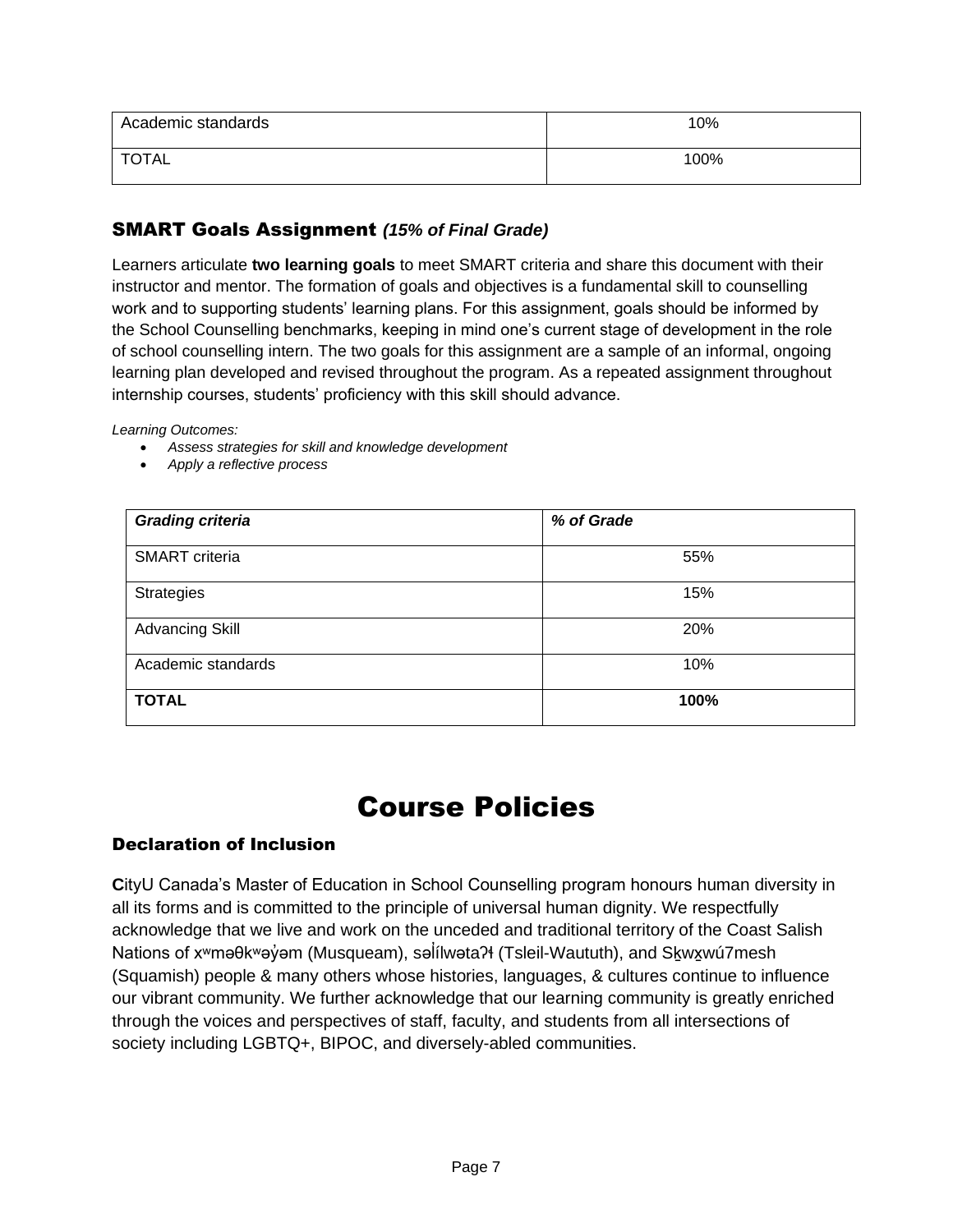# University Policies

Students are responsible for understanding and adhering to all of City University of Seattle's academic policies. The most current versions of these policies can be found in the [University](http://www.cityu.edu/catalog/)  [Catalog](http://www.cityu.edu/catalog/) that is linked from the CityU Web site.

### Antidiscrimination

City University of Seattle and its staff and faculty are committed to supporting our students. We value equity, diversity, and inclusion as a way of life as well as the educational opportunities it provides. City U will not tolerate any form of discrimination based on race, color, ethnicity, sexual orientation, gender identification, socioeconomic status, or religious values. If you have experienced any discrimination based on any of the above, we encourage you to report this to the University. Please report this to your instructor. If you do not feel safe reporting this to your instructor, please report to the Provost or to the Vice President of Student Affairs.

### Non-Discrimination & Prohibition of Sexual Misconduct

City University of Seattle adheres to all federal, state, and local civil rights laws prohibiting discrimination in employment and education. The University is committed to ensuring that the education environment is bounded by standards of mutual respect and safety and is free from discriminatory practices.

In the U.S., the University is required by Title IX of the Education Amendments of 1972 to ensure that all of its education programs and activities do not discriminate on the basis of sex/gender. Sex include sex, sex stereotypes, gender identity, gender expression, sexual orientation, and pregnancy or parenting status. Sexual harassment, sexual assault, dating and domestic violence, and stalking are forms of sex discrimination, which are prohibited under Title IX and by City University of Seattle policy. City University of Seattle also prohibits retaliation against any person opposing discrimination or participating in any discrimination investigation or complaint process internal or external to the institution. Questions regarding Title IX, including its application and/or concerns about noncompliance, should be directed to the Title IX Coordinator. For a complete copy of the policy or for more information, visit [https://my.cityu.edu/titleix](https://nam11.safelinks.protection.outlook.com/?url=https%3A%2F%2Fmy.cityu.edu%2Ftitleix&data=04%7C01%7Cfayelin%40cityu.edu%7C7f48935aca754645d9db08d9845097ae%7Cb3fa96d9f5154662add763d854e39e63%7C1%7C0%7C637686305005518572%7CUnknown%7CTWFpbGZsb3d8eyJWIjoiMC4wLjAwMDAiLCJQIjoiV2luMzIiLCJBTiI6Ik1haWwiLCJXVCI6Mn0%3D%7C1000&sdata=M6YGQcMogtkIvi6Dmpw98mSIyg3YCWTcUGWf9AxaFzw%3D&reserved=0) or contact the Title IX Coordinator.

In Canada, in compliance with the British Columbia Human Rights Code, the Alberta Human Rights Act, WorksafeBC, and the Workers' Compensation Board of Alberta, the University believes that its environment should at all times be supportive and respectful of the dignity and self-esteem of individuals. Discrimination, harassment and bullying conduct, whether through person to person behaviour or via electronic communications such as email or social media is not acceptable and will not be tolerated. As an educational institution, it is our responsibility to cultivate an environment of excellence, equity, mutual respect and to recognize the value and potential of every individual. The University will take all necessary steps to meet or exceed the requirements of the law to prevent discrimination, harassment and bullying. The Respectful Workplace Policy for the prevention of discrimination, harassment and bullying policy and procedure can be found at [https://www.cityu.edu/discover-cityu/about-cityu/](https://nam11.safelinks.protection.outlook.com/?url=https%3A%2F%2Fwww.cityu.edu%2Fdiscover-cityu%2Fabout-cityu%2F&data=04%7C01%7Cfayelin%40cityu.edu%7C7f48935aca754645d9db08d9845097ae%7Cb3fa96d9f5154662add763d854e39e63%7C1%7C0%7C637686305005518572%7CUnknown%7CTWFpbGZsb3d8eyJWIjoiMC4wLjAwMDAiLCJQIjoiV2luMzIiLCJBTiI6Ik1haWwiLCJXVCI6Mn0%3D%7C1000&sdata=GTLq3OuDivni7Kii5dZpuDejuVK5qVoqXI%2F3VyIn0J4%3D&reserved=0) under the Policies section or at [https://www.cityuniversity.ca/about/](https://nam11.safelinks.protection.outlook.com/?url=https%3A%2F%2Fwww.cityuniversity.ca%2Fabout%2F&data=04%7C01%7Cfayelin%40cityu.edu%7C7f48935aca754645d9db08d9845097ae%7Cb3fa96d9f5154662add763d854e39e63%7C1%7C0%7C637686305005528567%7CUnknown%7CTWFpbGZsb3d8eyJWIjoiMC4wLjAwMDAiLCJQIjoiV2luMzIiLCJBTiI6Ik1haWwiLCJXVCI6Mn0%3D%7C1000&sdata=s8ifbyuU6YtUY4jNdskR65dQDseUfZzNW02wRLPsIDo%3D&reserved=0) .

### Religious Accommodations

City University of Seattle has a policy for accommodation of student absences or significant hardship due to reasons of faith or conscience, or for organized religious activities. The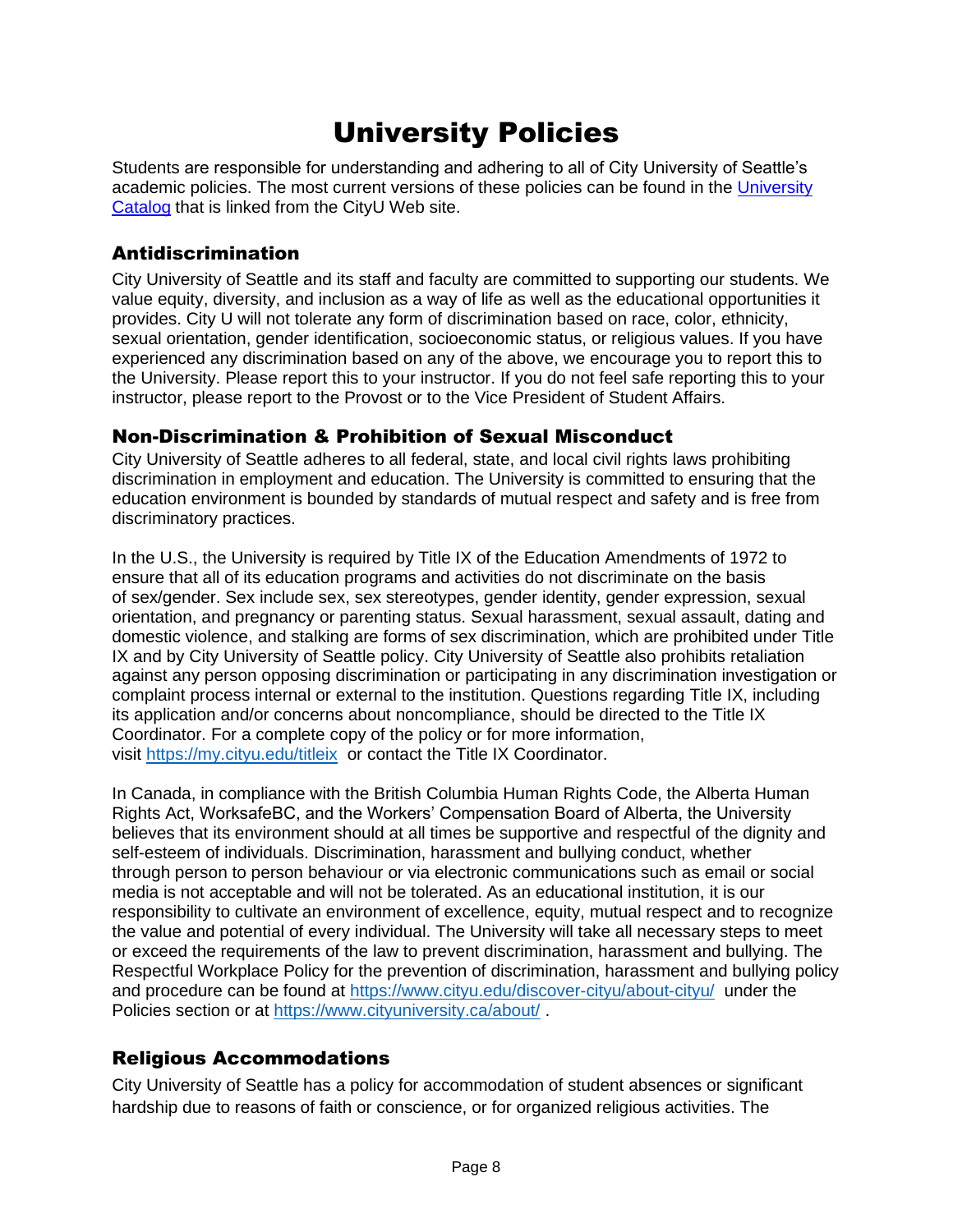University's policy, including more information about how to request an accommodation, is available in the University Catalog and on the my.cityu.edu student portal. Accommodations must be requested by the 20% mark of this course (e.g. day 14 of a ten-week course, day 7 of a 5-week course) using the Religious Accommodations Request Form found on the student dashboard in the my.cityu.edu student portal.

### Academic Integrity

Academic integrity in students requires the pursuit of scholarly activity that is free from fraud, deception and unauthorized collaboration with other individuals. Students are responsible for understanding CityU's policy on academic integrity and adhering to its standards in meeting all course requirements. A complete copy of this policy can be found in the [University Catalog](http://www.cityu.edu/catalog/) under *Student Rights and Responsibilities* on the page titled *Academic Integrity Policy.* 

### **Attendance**

Students taking courses in any format at the University are expected to be diligent in their studies and to attend class regularly.

Regular class attendance is important in achieving learning outcomes in the course and may be a valid consideration in determining the final grade. For classes where a physical presence is required, a student has attended if they are present at any time during the class session. For online classes, a student has attended if they have posted or submitted an assignment. A complete copy of this policy can be in the [University Catalog](http://www.cityu.edu/catalog/) under *Student Rights and Responsibilities* on the page titled *Attendance.*

# Support Services

### Disability Services Accommodations Statement

Students with a documented disability who wish to request academic accommodations are encouraged to contact Disability Support Services to discuss accommodation requests and eligibility requirements. Please contact Disability Support Services at *[disability@cityu.edu](mailto:disability@cityu.edu)* or 206.239.4752 or visit the [Disability Support Services](https://my.cityu.edu/department/disability-support-services/) page in the my.cityu.edu portal. Confidentiality will be observed in all inquiries. Once approved, information about academic accommodations will be shared with course instructors.

### Library Services

CityU librarians are available to help students find the resources and information they need to succeed in this course. Contact a CityU librarian through the [Ask a Librarian](http://library.cityu.edu/ask-a-librarian/) service, or access [library resources and services online](http://library.cityu.edu/), 24 hours a day, seven days a week.